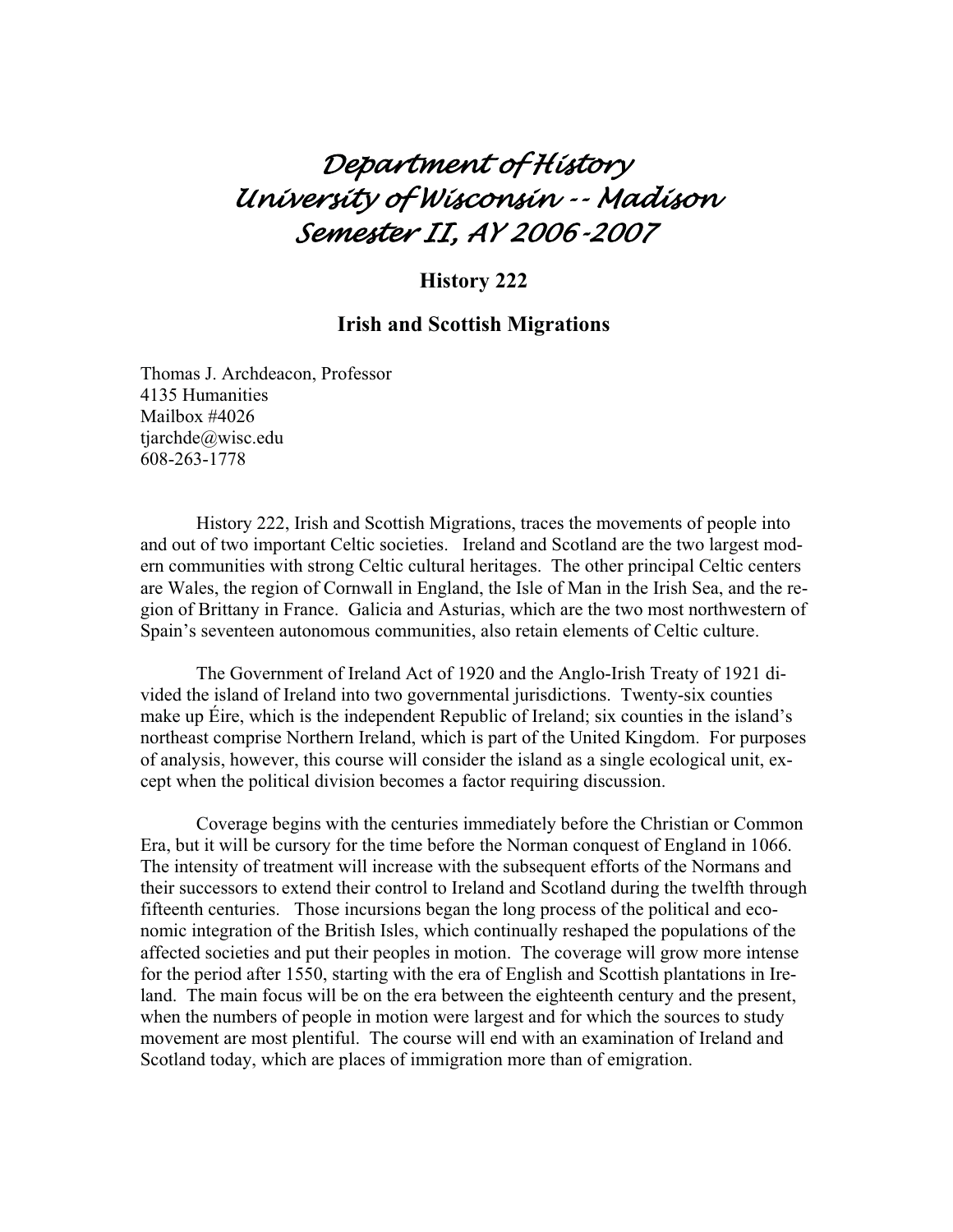Among the Celtic regions, Ireland and Scotland have much in common besides their relatively large populations. The languages traditionally spoken in Ireland and Scotland and on Man belong to the Goidelic branch of the Celtic languages, while those spoken in Wales, Cornwall, and Brittany make up the Brythonic. The differences between the Goidelic and Brythonic languages are substantial enough to prevent easy mutual understanding. The original languages of Ireland and Scotland have survived, to some degree. Today, they are known in English as Irish and as Scottish Gaelic, respectively, although Irish-speakers refer to their tongue as *Gaelige* and Scottish Gaelic-speakers call theirs *Gàidhlig*. Both are descendants of a language known as Old Irish. The last native speaker of Manx died in 1974, but the island's school began offering classes in the language in 1992.

 As the similarity of their languages suggests, Ireland and Scotland have long histories of communications with each other. At their closest points, Ireland and Scotland are separated from each other only by approximately ten miles of water. The Scotti, after whom Scotland is named, were originally inhabitants of Ireland. Migrations between Ireland and Scotland remained common. The largest movement, occurring mostly in the seventeenth century, brought from Scotland the group of people known to historians as the Scotch-Irish or Ulster Scots, who make up the larger part of the population of Northern Ireland. In the nineteenth and twentieth century, large numbers of Irish migrated temporarily or permanently to Scotland.

 As emigrants, the Irish and the Scots often chose the same destinations. Both went to England; both went to England's colonies in America; both went to the United States and Canada; both went to Australia and New Zealand. Of course, the Irish and the Scots were not identical in the timing of their movements, in the foci of their settlements, or in their New World experiences.

 Treating the Irish and Scottish migration experiences in tandem can help us avoid the ethnocentrism and cultural essentialism that threaten approaches focusing on single peoples. Mythologies that present the migration history of a people as unique or their adaptation to changing circumstances as rooted in specific ethnic traits can impede broader understandings of peoples and processes. Of course, given the similarities between the Irish and the Scots, the breadth of the generalizations to be made will inevitably have limits.

 Despite the common features of their pasts and peoples, Ireland and Scotland have diverged enough to allow the recognition of contrasts as well as similarities in their population and migration histories. For example, despite the retention of strong nationalist feelings, Scotland has managed, in modern times, to maintain reasonably pacific political ties with England, while the story of Anglo-Irish relations has been much stormier. In addition, Scotland achieved more development and greater economic integration with England than Ireland, with the possible exception of its northernmost counties, experienced.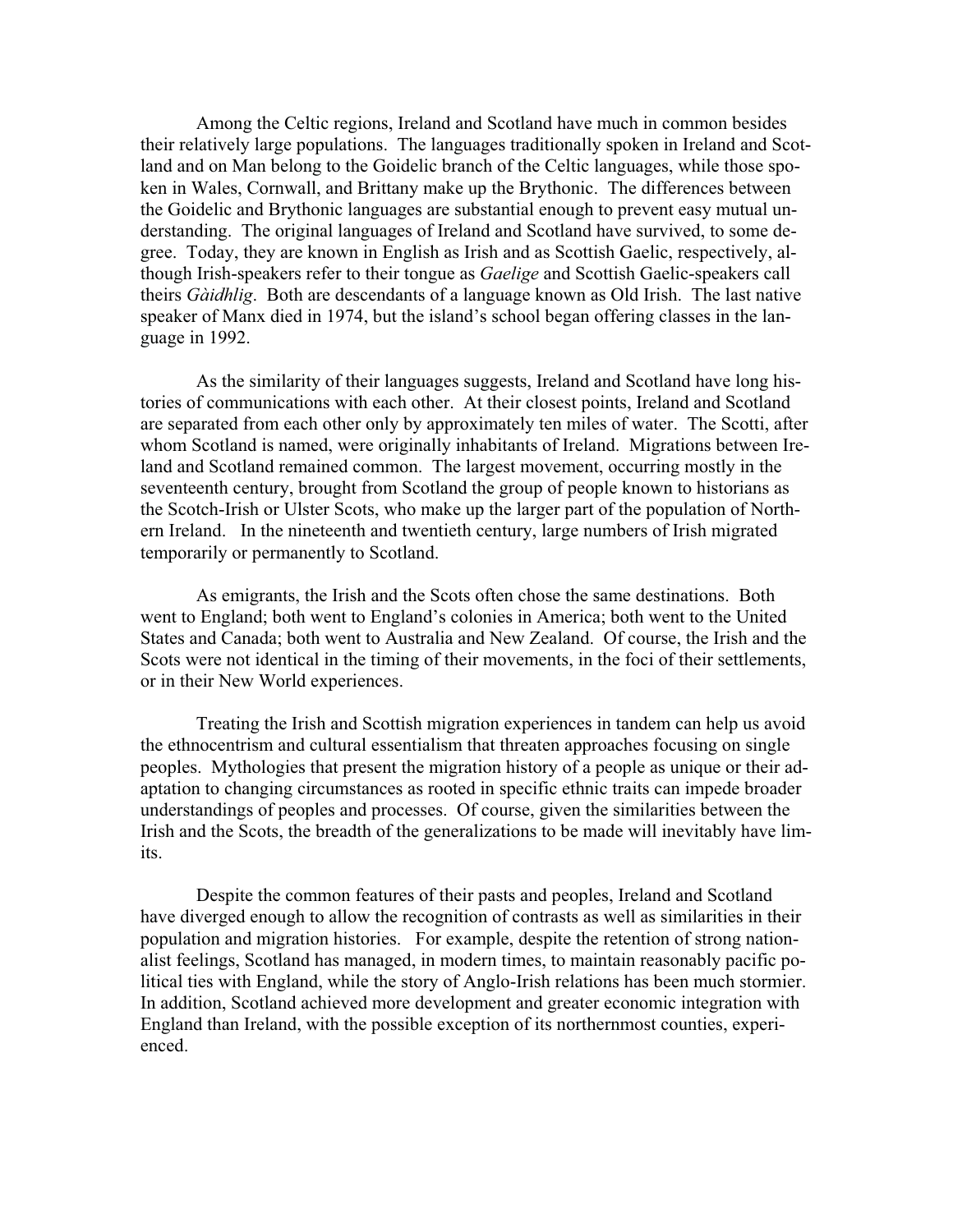Differences in the religious heritages of Ireland and Scotland also profoundly affected their domestic and migration histories. Most Irish remained Catholic after the Reformation, but Scots – with the exception of some groups in the Highland districts and on some of the Western Islands – generally became Protestant. Indeed, the movement of Protestant Scots to Ireland's northern counties in the 1600s came about as part of the effort of their common English overlords to replace the recalcitrant indigenous Irish with more trustworthy subjects. Willingness to accept Protestantism was an important sign of loyalty to the Crown.

 Socioeconomic differences between and among Catholic Irish, Protestant Irish, Catholic Scots, Protestant Scots, and the Protestant group known as the Scotch-Irish were integral to the migration histories of both societies. Interactions among those groups – and especially between Irish Catholics and the Scotch-Irish colored the histories of the societies that received them. Some scholars believe that those ethno-religious differences continue to have some power in the receiving nations today, and that leaves aside the case of Northern Ireland, where the continuing influence of religious divisions is evident.

 Partly as a result of the differences described, the course will tend to focus more on the Catholic Irish than on the Scotch-Irish or on other Irish who became Protestant. The Scots will also receive less attention. Circumstances led a larger share of the Catholics in Ireland and Scotland than of the Protestants there to move, and Irish Catholics far outnumbered Scottish ones. Moreover, compared to the coming of Catholics, the arrival of Protestants usually caused less concern and led to less conflict in the principal receiving societies. Historians, like journalists, are more interested in crises that did happen rather than in those that did not. As a result, the literature on the Catholics Irish is much greater than on the Protestant Irish – whether indigenous or Scotch – and on Scots. Finally, the memory generated by the Irish migration – especially to the United States, the largest of all destinations – has been stronger than those created by the other groups.

### **Online Course**

 History 222 is fundamentally an online course. The online format enables me to organize materials more efficiently, to integrate diverse kinds of media more effectively, and to convey a greater amount of information in the time available. Although I continue to update the course and to make revisions to it, the online format saves me from having to devote the bulk of my time to repeating material that remains constant from semester to semester. I can devote that regained time to other interactions with students. Finally, the online format enables people to take the course who would not be able to fit it into their schedule due to other commitments or distance from Madison.

 Irish and Scottish Migrations is a three-credit course. Work directly associated with the lectures earns two of those; the third comes from participation in discussion. Graduate students should also enroll for three credits. They need not participate in the undergraduate discussions, but should consult with me about expectations for the course.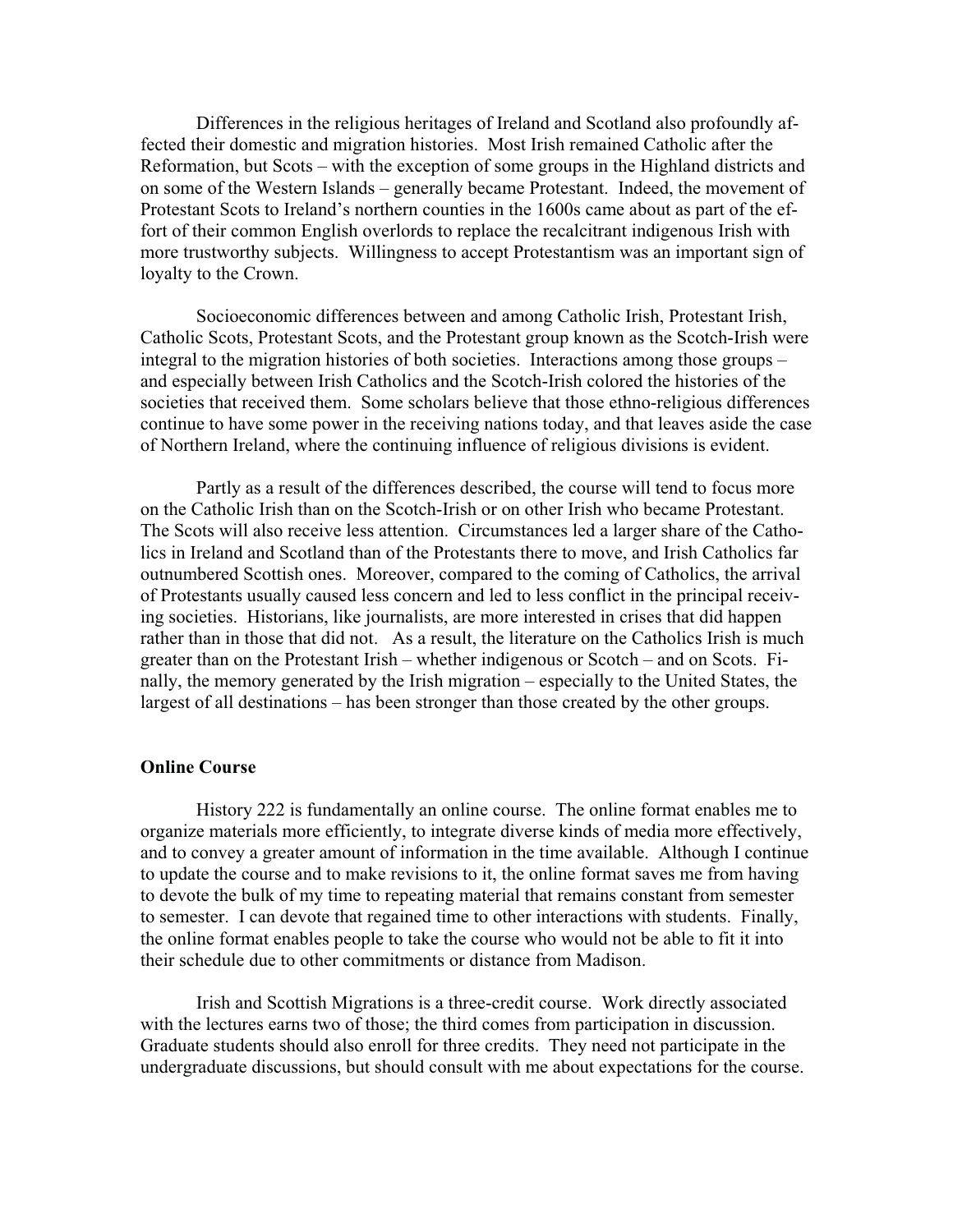I intend to operate chat sessions as well as discussions. I shall be available for online chats as well as face-to-face meetings during office hours. I shall schedule one or more chat sessions during which you will be able to interact directly with me.

### **Learn@UW**

Learn@UW is the on-line courseware used to support History 222. The URL for the log-in page is https://learnuw.wisc.edu. Your "My UW" homepage also has a link to Learn@UW under the "Campus Resources" section of "Campus Quick Links."

Your user name for Learn@UW is your UW-Madison NetID, and your password is your UW-Madison NetID password. Once you have logged in, you will see a list of the courses you are taking that are using Learn@UW. If you do not see that list, click on the "<sup>+</sup>" next to the heading "2007 – Spring."

Click on "History 222" to go to the Learn@UW homepage for the course. That homepage is an enhanced version of the software's typical "Content" tool. For that reason, the syllabus henceforth will refer to it as the Content page. At the top of the page you will also see links to several other tools, including News, Discussion, Chat, Quizzes, Grades, and Email. You will become familiar with those during the course.

 The Content page lists, by week, the lessons to be presented during the course. Clicking on the title of a lesson will take you to a new homepage devoted to that lesson. The Content page also includes, after the listings for Week 15, a set of links to general resources you may find useful for studying Irish and Scottish immigration and ethnicity.

 The homepages devoted to each lesson follow a standard format. Each will provide a brief description of the lesson. It will also provide a link to the lecture and assignment page. The lectures will take the form of narrated PowerPoint presentations. At the end of each lecture, you will find a set of questions reviewing basic factual information. The assignment section of the lecture and assignment page provides copies of the lecture slides and of the narrations. For some lessons, that page will also include a link to an assigned reading.

 The homepage for each lesson also has a link to Supplemental Resources. Those include QuizImages, which highlight aspects of pictures shown on some of the slides, and Supplemental Sites, which provide links to resources that may be of interest to you. Not every lesson will have entries under both elements.

 The final element on the homepage for each lesson is a link to topics for discussion. Those items will relate to the lectures and to the readings for the week. Expectations for the discussions appear later in the syllabus.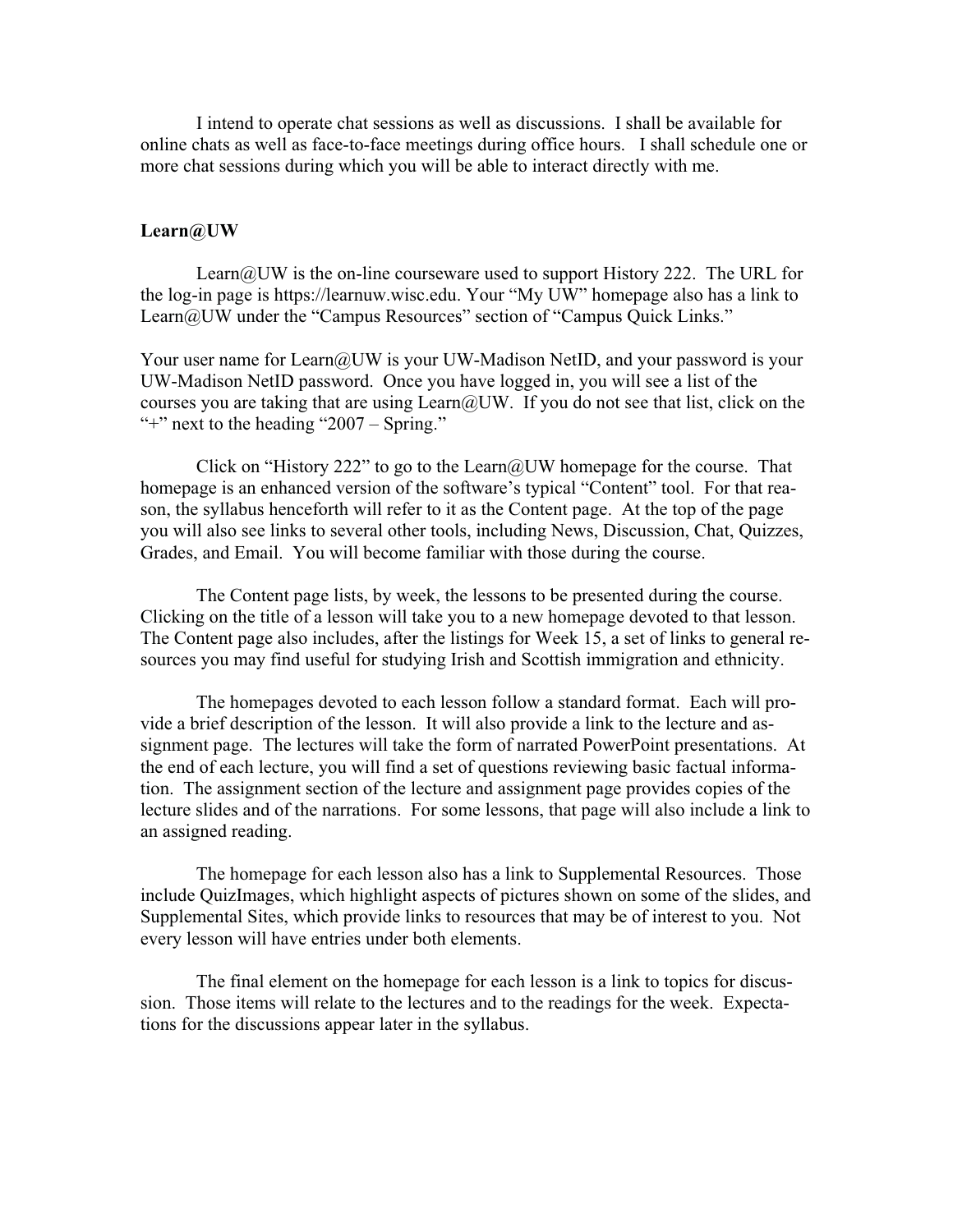# **Examinations**

 Two examinations, including a mid-term and a final, will determine sixty-seven percent of each student's grade. The mid-term will cover Weeks 1 through 8; the final exam will cover Weeks 9 through 15. (Spring Break, which takes place between March 31 and April 8, represents a week in addition to the fifteen). The online portion of the first exam will take place on Friday, March 23. The online portion of the final will take place on Wednesday, May 16.

 Each examination will have two components: a set of short essays to be answered online and a take-home essay question. The short essays will account for thirty-five percent of the overall grade; the long essay, for sixty-five percent. Approximately one week before each exam, you will receive lists of potential short essay themes. Those will be drawn from the lectures and from the readings. A student should be able satisfactorily to address a short-essay question with an answer of 250-300 words.

 When taking the online portion of the exam, each student will encounter three short-essay questions based on and taken randomly from above-mentioned list of themes. The sets of questions, therefore, will vary among students. Each student will need to answer two of the questions presented to him or to her. The thirty-five minute time limit for submitting answers will not allow time for rummaging through notes. You will be able to take the exams at any time on March 23 and May 16, respectively.

 Approximately two weeks before each examination, students will receive a question to be answered in the form of a long essay. Satisfactorily addressing that question will require students to integrate information from the lectures and the assigned readings and to display an understanding of the broader themes connecting lessons. Organization, proper grammar, and correct spelling will affect the scores. Answers must be in the form of a printed essay of not more than 2,000 words. The long essay for the first examination is due by 4 PM on Monday, March 26. Place it in the box to be provided in the History Department office, Room 3211 Humanities. The long essay for the second examination is due by 4 PM on Thursday, May 17. Once again, place your paper in the box to be provided in the History Department office, Room 3211 Humanities. Persons away from Madison may submit their essays electronically.

#### **Discussions**

 Performances in discussions will determine the remaining thirty-three percent of the grades. Learn@UW maintains a record of participation in discussion forums and chat sessions. Failure to take part and lack of preparation will be obvious.

 Each week students will find, by clicking the Discussion tool at the top of the Content page, lists of topics relating to the lectures and to the reading. Those topics will also appear on the home pages for each week's lessons. Students must respond as di-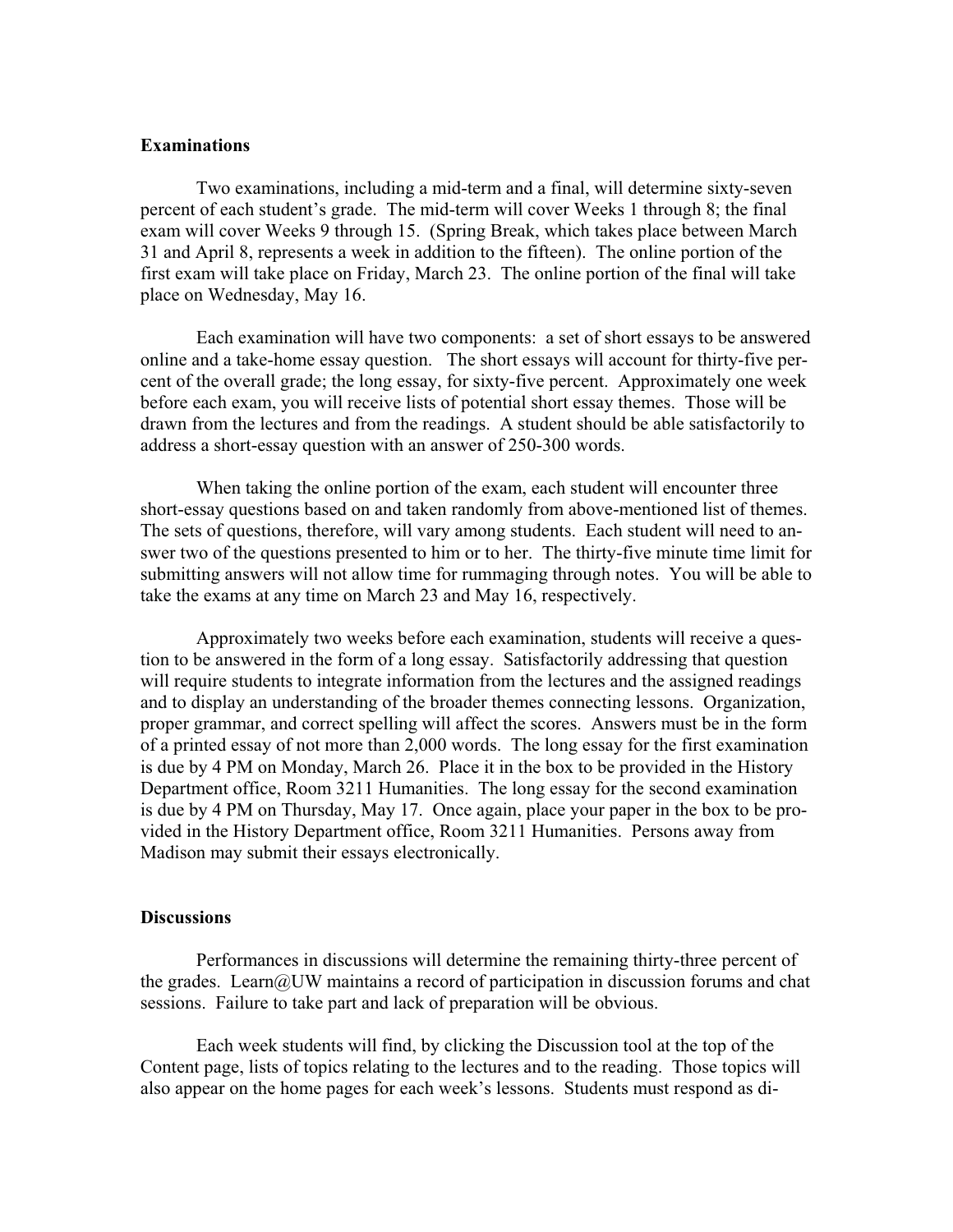rected. To prevent the discussion from becoming unwieldy, students will see, in addition to their comments, only those contributions made by the other students in their section. The topics will be the same for all sections, and I shall monitor – and intervene in – the discussions of all groups.

 The discussion for each week will be open from 12:01 AM Tuesday to 6:00 PM Sunday. Each student must make his or her contributions for each week within that time frame. Do not just post your own remarks; engage and respond to the comments made by others in your section. Even when you disagree strongly with something another writes, treat his or her opinions with respect.

 Each student will receive scores each week for his or her participation in the lecture and the reading discussions. Scores for each will range between 0 (for those who fail to post) and 3. The student's score for the week will be the average of his or her lecture and reading discussion scores.

# **Grading**

 Each examination will be scored on a 100-point scale. The participation grade will also be scored on a 100-point scale, determined by percentage of the total of the possible points earned over the fifteen weeks. For each student, an equally weighted combination of those three marks will generate a final average.

 Each student will receive a letter grade reflecting his or her standing in the distribution of final averages. For grades A through B, I shall attempt to keep the curve consistent with the overall distribution of undergraduate grades in the History Department during the second semester of the previous academic year, 2005-2006. The top 29 percent will receive "A"; the next 29 percent, "AB"; and the next 26 percent, "B." After that, I make no promises.

 The requirements for the course are contained in the lectures and the assignments. Students who take advantage of at least some of the supplemental resources, however, will probably learn more than those who do the minimum amount of work. Differing levels of effort may affect the relative performances of students and, consequently, their final grades.

### **Office Hours and Beyond**

Electronic mail is the most reliable medium for reaching me on short notice. My email address is tjarchde@wisc.edu. I monitor it throughout the day and usually in the evening as well.

 My scheduled office hours are on Wednesdays from 1:00 to 3:30 PM. You, of course, may also make an appointment to see me at other times. Finally, I am often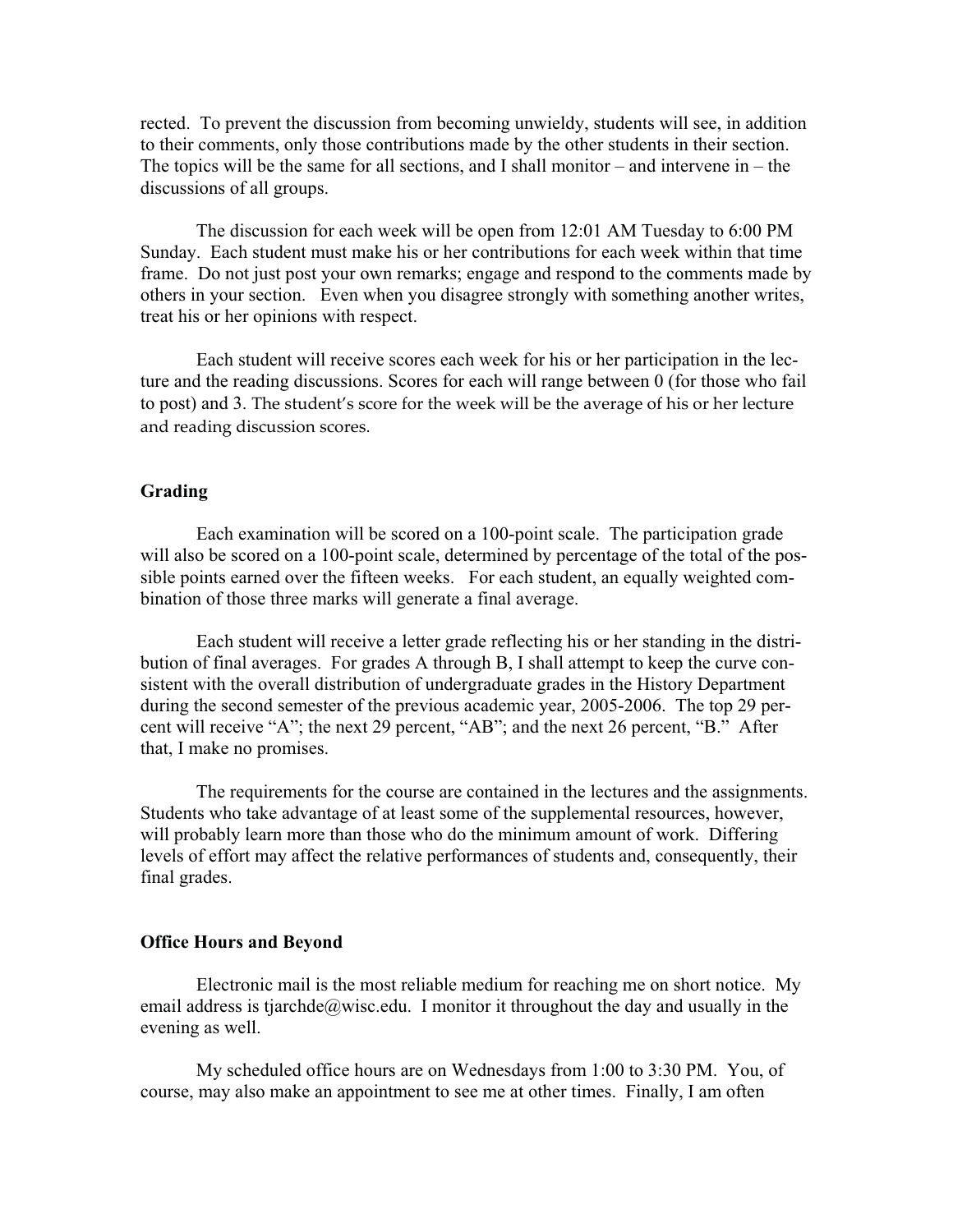available at 4135 Humanities at other times as well, and you are free to stop by whenever I am present. I shall be ready to talk with you if pressing business is not pending.

 To make appointments for times other than the scheduled office hours, email me or call me at 263-1778 (4135 Humanities) or at 251-7264 (home). Both phones have answering machines; leave a message if necessary.

# **Topics and Readings**

| Week 1 |          | $21-27$ January                                       |
|--------|----------|-------------------------------------------------------|
|        |          | Introduction to the Course                            |
|        | Lesson 1 | Population Movements to Ireland & Scotland until 1000 |
|        | Lesson 2 | Geography of the Celtic World                         |
|        | Lesson 3 | The Anglo-Norman Invasions of Ireland and Scotland    |
|        |          |                                                       |

*Week 2 28 January – 3 February* 

| Lesson 4 | The Reformation in England and Scotland |
|----------|-----------------------------------------|
|----------|-----------------------------------------|

- Lesson 5 Plantation and Rebellion
- Lesson 6 The Jacobite Wars
- Canny, Nicholas. "Protestants, Planters and Apartheid in Early Modern Ireland." *Irish Historical Studies* 25, no. 98 (1986): 105-15.

#### *Week 3 4-10 February*

- Lesson 7 The Irish and Scots in England's North American Colonies
- Lesson 8 The Scotch-Irish in Ireland and America
- Lesson 9 The United Irishmen in Ireland and the United States
- Griffin, Patrick. "The People with No Name: Ulster's Migrants and Identity Formation in Eighteenth-Century Pennsylvania." *William and Mary Quarterly* 58, no. 3 (2001): 587-614.

#### *Week 4 11-17 February*

- Lesson 10 Indentured Servitude and Convict Transportation
- Lesson 11 Early Nineteenth Century Emigration
- Lesson 12 The Population Transition and the Industrial Revolution
- Ekirch, A. Roger. "The Transportation of Scottish Criminals to America during the Eighteenth Century." *Journal of British Studies* 24, no. 3 (1985): 366-74.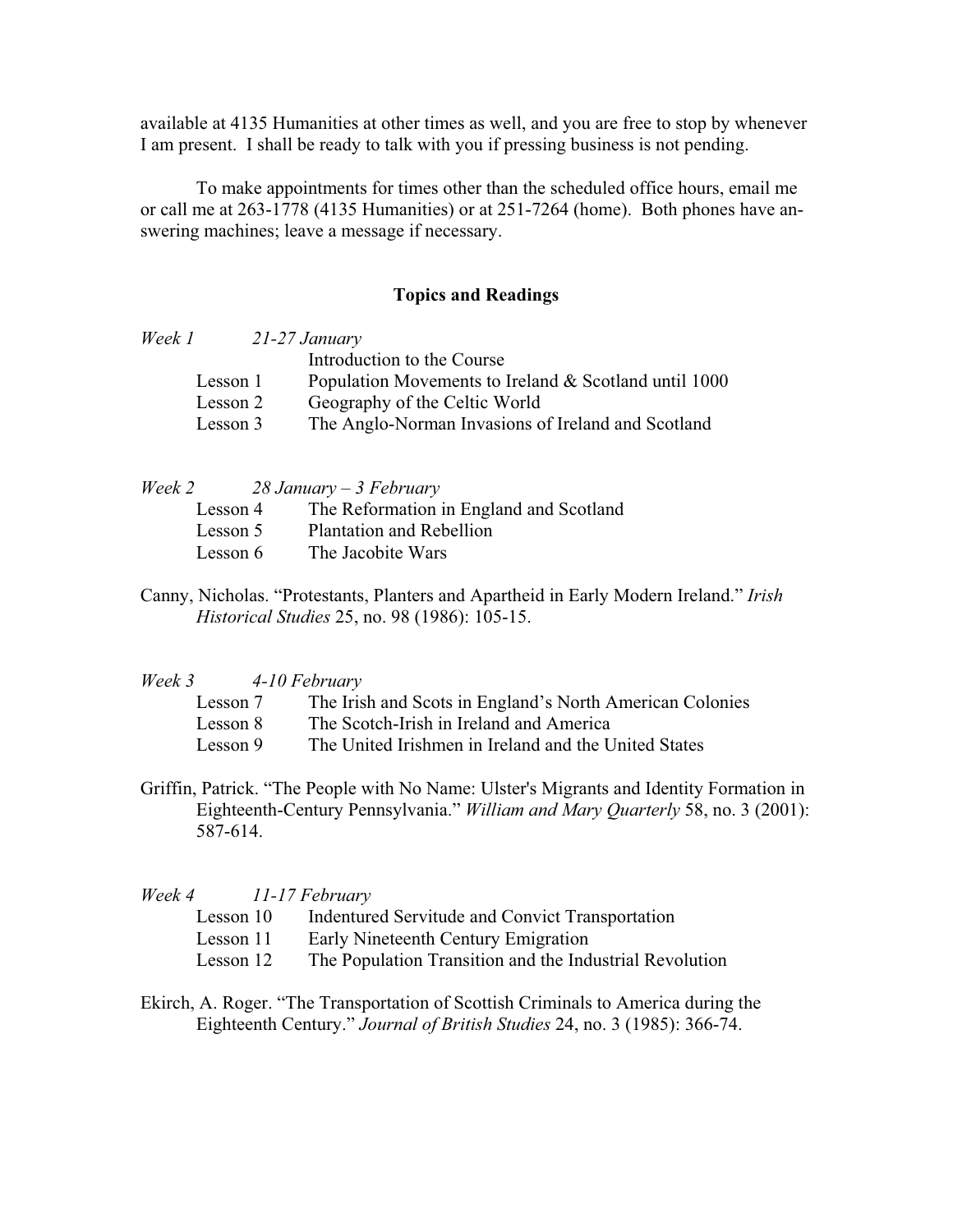*Week 5 18-24 February* 

- Lesson 13 The Scottish Clearances
- Lesson 14 The Irish Land System
- Lesson 15 The Potato Blight in Ireland and Scotland
- Cullen, L. M. "Ireland and Scotland: Famines and Migrants." *Scottish Economic and Social History* 19, no. 2 (1999): 155-62.

| Week 6    | $25$ February – 3 March                             |
|-----------|-----------------------------------------------------|
| Lesson 16 | Migration to England, the United States, and Canada |
| Lesson 17 | Migration to Australia and New Zealand              |
| Lesson 18 | Post-Famine Changes in Ireland and Scotland         |
|           |                                                     |

McDonald, J., and E. Richards. "The Great Emigration of 1841: Recruitment for New South Wales in British Emigration Fields." *Population Studies-a Journal of Demography* 51, no. 3 (1997): 337-&.

#### *Week 7 4-10 March*

- Lesson 19 Images of Urban Immigrant Communities
- Lesson 20 Economic Impact of Immigration in Britain and the U.S.
- Lesson 21 Economic and Social Mobility
- Gleeson, David T., and Brendan J. Buttimer. "'We Are Irish Everywhere': Irish Immigrant Networks in Charleston, South Carolina, and Savannah, Georgia." *Immigrants & Minorities* 23, no. 2 (2005): 183-205.

# *Week 8 11-17 March*

| Lesson 22 | Schools, Alcohol, and Sex       |
|-----------|---------------------------------|
| Lesson 23 | Know Nothings and Orange Lodges |
| Lesson 24 | Immigrants and Politics         |

MacRaild, Donald. "'Abandon Hibernicisation': Priests, Ribbonmen and an Irish Street Fight in the North-East of England in 1858." *Historical Research* 76, no. 194 (2003): 557-73.

*Week 9 18-24 March* 

| Lesson 25 | The "Whiteness" Thesis |  |
|-----------|------------------------|--|
|-----------|------------------------|--|

- Lesson 26 The Irish in the Civil War
- Lesson 27 Fenianism in America and Europe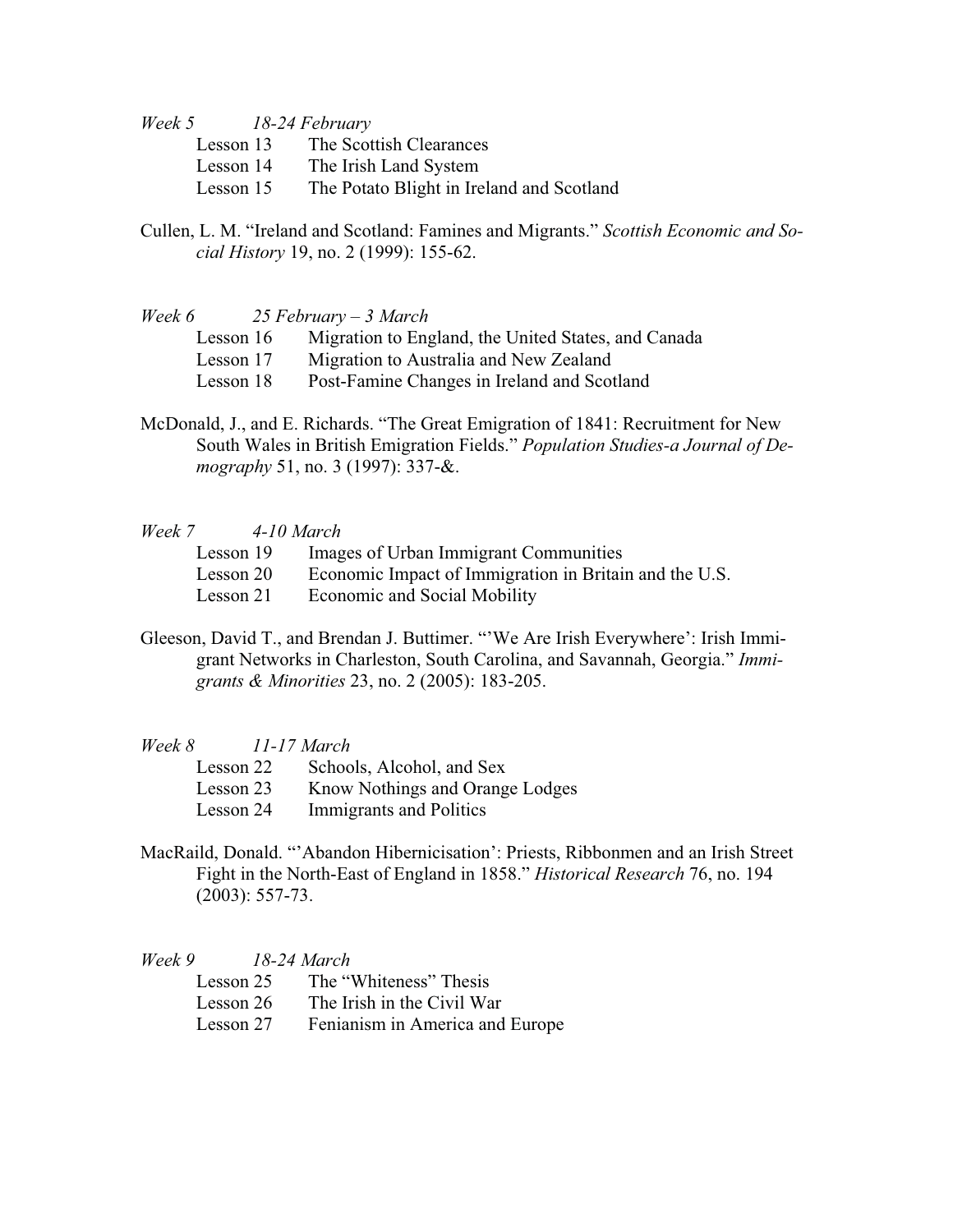Bruce, Susannah U. "'Remember Your Country and Keep up Its Credit': Irish Volunteers and the Union Army, 1861-1865." *Journal of Military History* 69, no. 2 (2005): 331-59.

| Week 10   | 25-31 March |                                                         |
|-----------|-------------|---------------------------------------------------------|
| Lesson 28 |             | Settling the West: the United States and Canada         |
| Lesson 29 |             | Late $19th$ Century Migrations within the British Isles |
| Lesson 30 |             | The Irish in South America                              |
|           |             |                                                         |

Erie, Steven P. "Politics, the Public Sector and Irish Social Mobility: San Francisco, 1870-1900." *Western Political Quarterly* 31, no. 2 (1978): 274-89.

**Spring Break 1-7 April**

| 8-14 April                                           |
|------------------------------------------------------|
| From the Devotional Revolution to the Gaelic Revival |
| Labor Unions and Land Leagues                        |
| Issues Related to the Migration of Women             |
|                                                      |

O'Connell, Anne. ""Take Care of the Immigrant Girls": The Migration Process of Late-Nineteenth-Century Irish Women." *Eire-Ireland* 35, no. 3/4 (2000/2001): 102-33.

| Week 12   | $15-21$ April                                             |
|-----------|-----------------------------------------------------------|
| Lesson 34 | Parochialism and Assimilation                             |
| Lesson 35 | Politics, Sports, and Entertainment                       |
| Lesson 36 | World War I, the Anglo-Irish War, and the Irish Civil War |

Campbell, Malcolm. "Emigrant Responses to War and Revolution, 1914-21: Irish Opinion in the United States and Australia." *Irish Historical Studies* 32, no. 125 (2000): 75-92.

| Week 13   | $22-28$ April                                  |
|-----------|------------------------------------------------|
| Lesson 37 | Ethnic Politics in the United States           |
| Lesson 38 | Ethnic Politics in Other Destination Societies |
| Lesson 39 | Discrimination and Sources of Tension          |

Bradley, Joseph M. "Football in Scotland: A History of Political and Ethnic Identity." *International Journal of the History of Sport* 12, no. 1 (1995): 81-98.